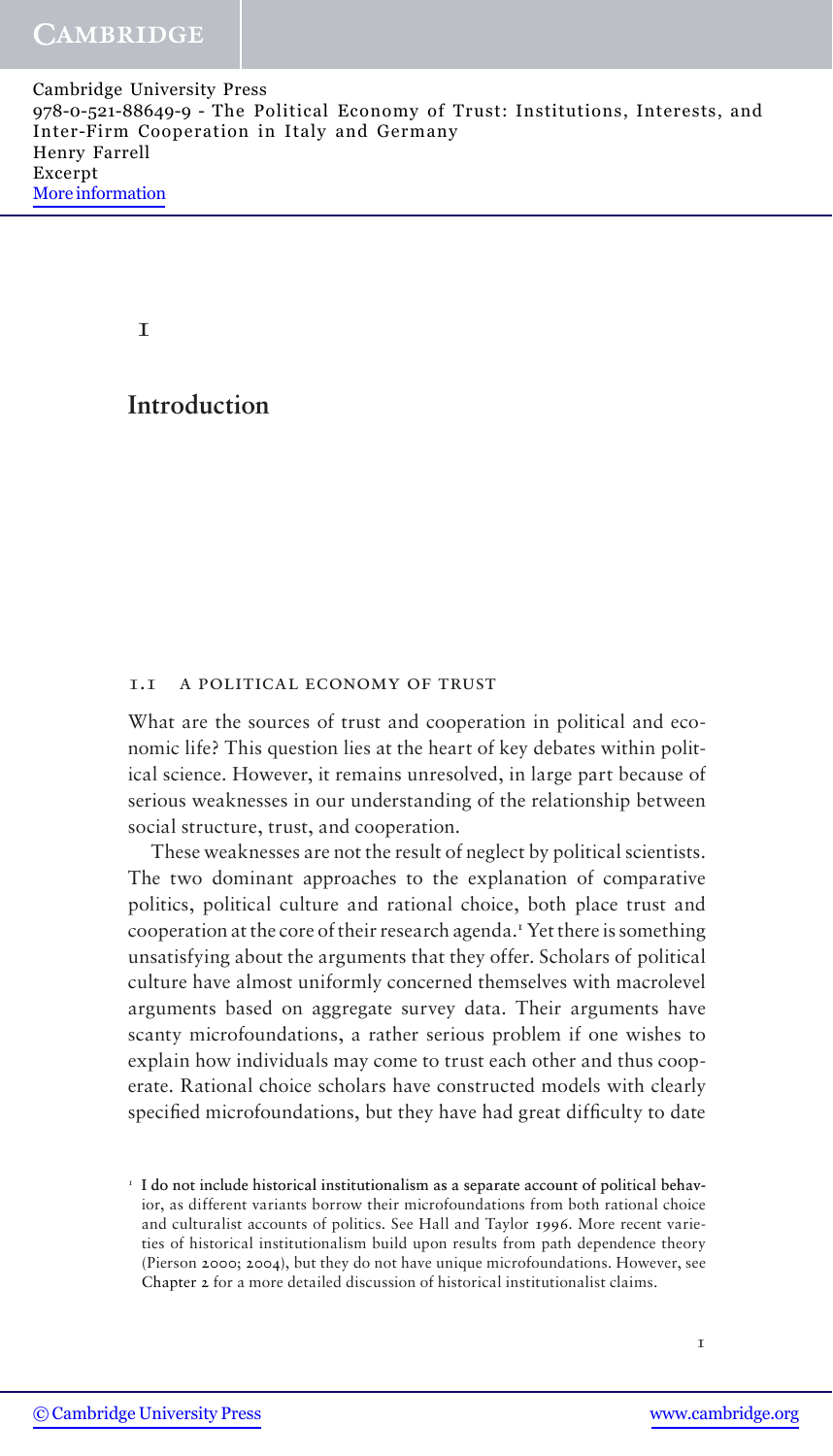Cambridge University Press 978-0-521-88649-9 - The Political Economy of Trust: Institutions, Interests, and Inter-Firm Cooperation in Italy and Germany Henry Farrell Excerpt [More information](http://www.cambridge.org/9780521886499)

2 *The Political Economy of Trust*

in building mid-level theories that can capture the consequences of institutions and other such broader phenomena for trust. All too often, rational choice scholars implicitly or explicitly equate trust with simple institution-induced expectations, $2$  a move which nonrational choice scholars (correctly) view as reductionist.

In this book, I try to set out the beginnings of an alternative approach to the understanding of the "political economy" of trust; that is, of the relationship between institutions, trust, and cooperation in economic interactions. My account builds upon the basic foundations of rational choice theory. The above-stated caveats aside, I argue that rational choice provides excellent building blocks for a coherent and persuasive theory of what motivates actors to trust each other in economic situations, and thus to cooperate. On the one hand, scholars such as Douglass North (1990) and Jack Knight (1992) provide us with the means to analyze institutions as sets of rules that can shape individual behavior. On the other hand, recent work by Russell Hardin (2002) and others, most particularly Margaret Levi (1998) and Cook, Hardin, and Levi (2005), on the "encapsulated interest" account of trust and related ideas, allows us to see how individuals may draw inferences about the trustworthiness of others from the interests that those others have in behaving trustworthily. In other words, rational choice has the two basic components for the kind of theory that I seek to construct: it provides arguments about  $(i)$  the origins and nature of institutions and (2) the bases of trust and social cooperation.

Even so, it is difficult to draw these two literatures within rational choice together into a coherent whole without falling into the trap of reductionism. How may institutions affect the possibility for relations based on trust without, at the same time, entirely determining them? If everything is explained by institutional incentives, then it is difficult to talk about trust in any meaningful way. We have a powerful (and, I believe, valid) intuition that trust encompasses something rather richer than the mechanical sets of incentives and relationships that formal models depict. In two important contributions, David Kreps (1990a) and Gary Miller (1992) provide the beginnings of a more fruitful line of inquiry, which builds on game theory to understand trust in a less mechanistic fashion. In this book, I seek to build on

<sup>2</sup> For an especially trenchant statement of this claim, see Jackman and Miller 2004.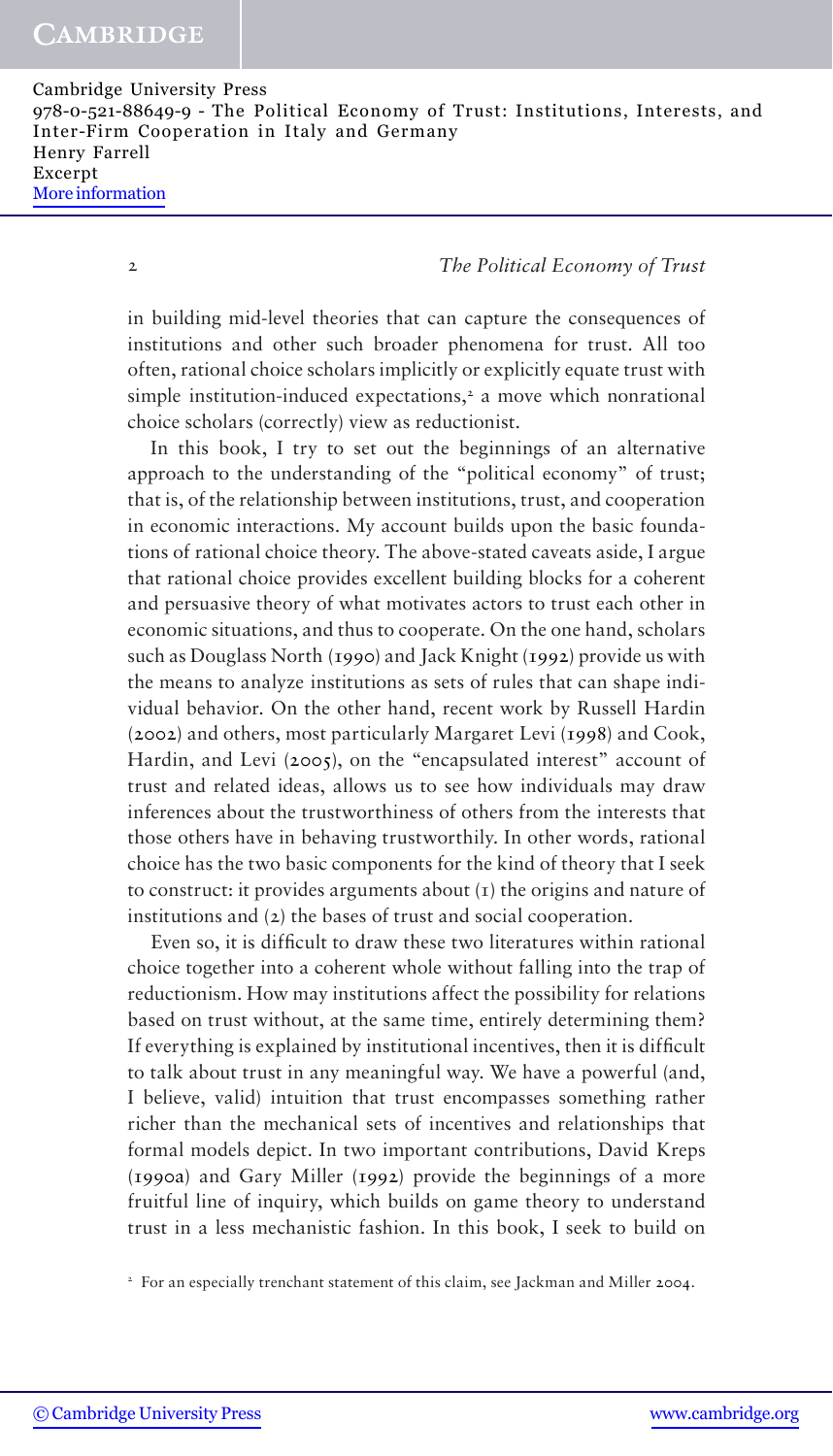## *Introduction* 3

their insights, to integrate them with recent advances in institutional theory, and then to apply them to the comparative political economy of inter-firm relations.

The relationship between institutions, trust, and cooperation is an important one for many avenues of inquiry in the social sciences. I argue that it has a particular relevance for comparative political economy. A recent landmark essay by Peter Hall and David Soskice (2001) endeavours to set out the beginnings of a general comparative approach to political economy, building on both historic institutionalism and rational choice theory. I hope to contribute to the " varieties of capitalism" literature that Hall and Soskice wish to systematize, albeit with a different understanding of the forces that guide institutional change and the likely consequences of institutions for individual behavior.

In order to develop this contribution properly, I make use of two rich bodies of empirical evidence. First, I turn to two case studies of trust and cooperation within the political economy: the packaging machinery industry in Emilia-Romagna in Italy, and the machinetool industry in Baden-Württemberg in Germany. These cases are important examples of "industrial districts," areas of small firm concentration, which, according to the existing scholarly literature, are characterized by extraordinarily high levels of cooperation among firms. In the classic industrial districts, intensive inter-firm cooperation appears to serve as a substitute for hierarchical production within the firm, a pattern of production that is both extraordinarily rare in advanced industrial economies ( Miller 1992) and difficult to explain using standard approaches to the relationship between hierarchy and market (Williamson 1975; 1985). Furthermore, some scholars have claimed that this cooperation involves a kind of trust that cannot be explained using rational choice theory (Brusco 1990; Sabel 1993). In short, industrial districts present important puzzles for both political science and rational choice theory. Emilia-Romagna and Baden-Württemberg are among the "classic cases" of the industrial district phenomenon (Brusco 1982; 1990; Burroni and Trigilia 2001), and thus provide especially important test cases, while also providing a high degree of variation on institutions. Thus, they allow one to study the effects of institutions on trust and cooperation among actors with a reasonable degree of clarity and precision.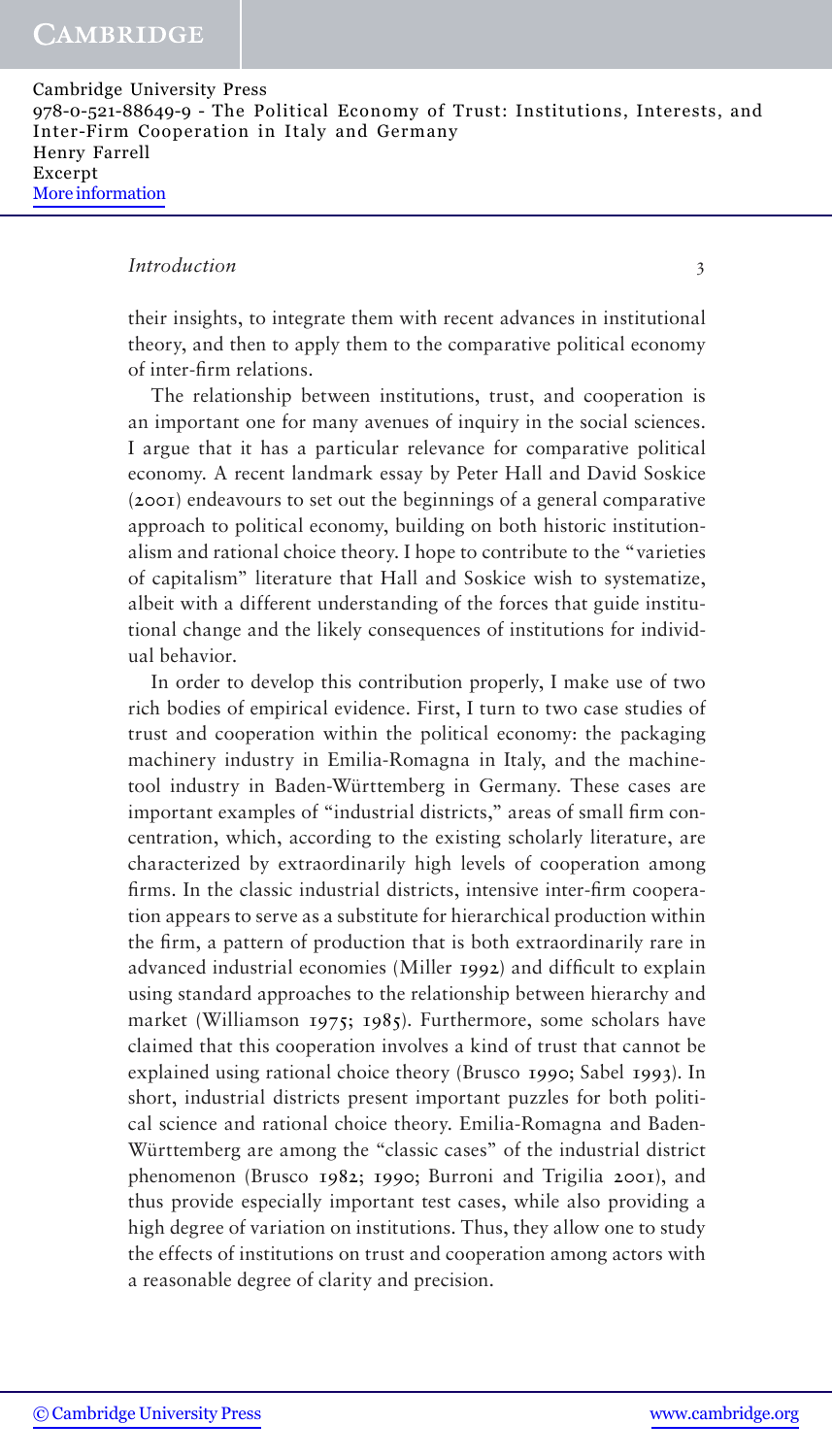Second, I examine an empirical context characterized by widespread distrust and opportunism – relations within the Sicilian Mafia. For obvious reasons, this case is not directly comparable to mechanical engineering – the problems of trust are rather starker for a mafioso seeking to determine whether his apparent friend wishes to lure him to a secluded spot so as to strangle him, than for a producer of packaging machines trying to determine which subcontractor is trustworthy. Even so, it provides a parallel demonstration of how the mechanisms of expectation formation and information transmission that serve to underpin trust in one set of circumstances can help lead to pervasive distrust in another.

I use empirical evidence drawn from these cases to assay my broader theoretical claims. These case studies, even if they exemplify quite important phenomena, provide only an imperfect means of testing generalizable arguments. Yet there are some very real intellectual advantages to proceeding in this fashion. Robert Bates, Avner Greif, Margaret Levi, Jean-Laurent Rosenthal, and Barry Weingast (1998a) recommend the use of " analytic narratives," a combination of abstract theoretical argument, and detailed exegesis of empirical facts, to disentangle the causal relationships in complex strategic situations. Analytic narratives, as described by these scholars, are problem driven rather than theory driven; they seek to account for particular outcomes rather than to establish general causal relationships. Yet, as Peter Hall (2003) notes, studies of this sort may also serve wider theoretical goals beyond the specific explication of the particular cases under examination.

Indeed, such studies may be quite essential to the mapping of certain kinds of causal relationships. Hall suggests that the methodologies used by comparative social scientists have increasingly fallen out of step with the underlying ontologies that they assume. Crossnational multiple *n* multivariate analysis rests on assumptions about the underlying data such as the independence and noncollinearity of relevant variables. However, these assumptions do not sit well with the accounts of politics that have increasingly come to the fore in comparative analysis, which stress path dependence (Pierson 2000), or, as in this case, strategic interdependence among actors. Hall suggests that " process tracing" – the careful examination of paths of causation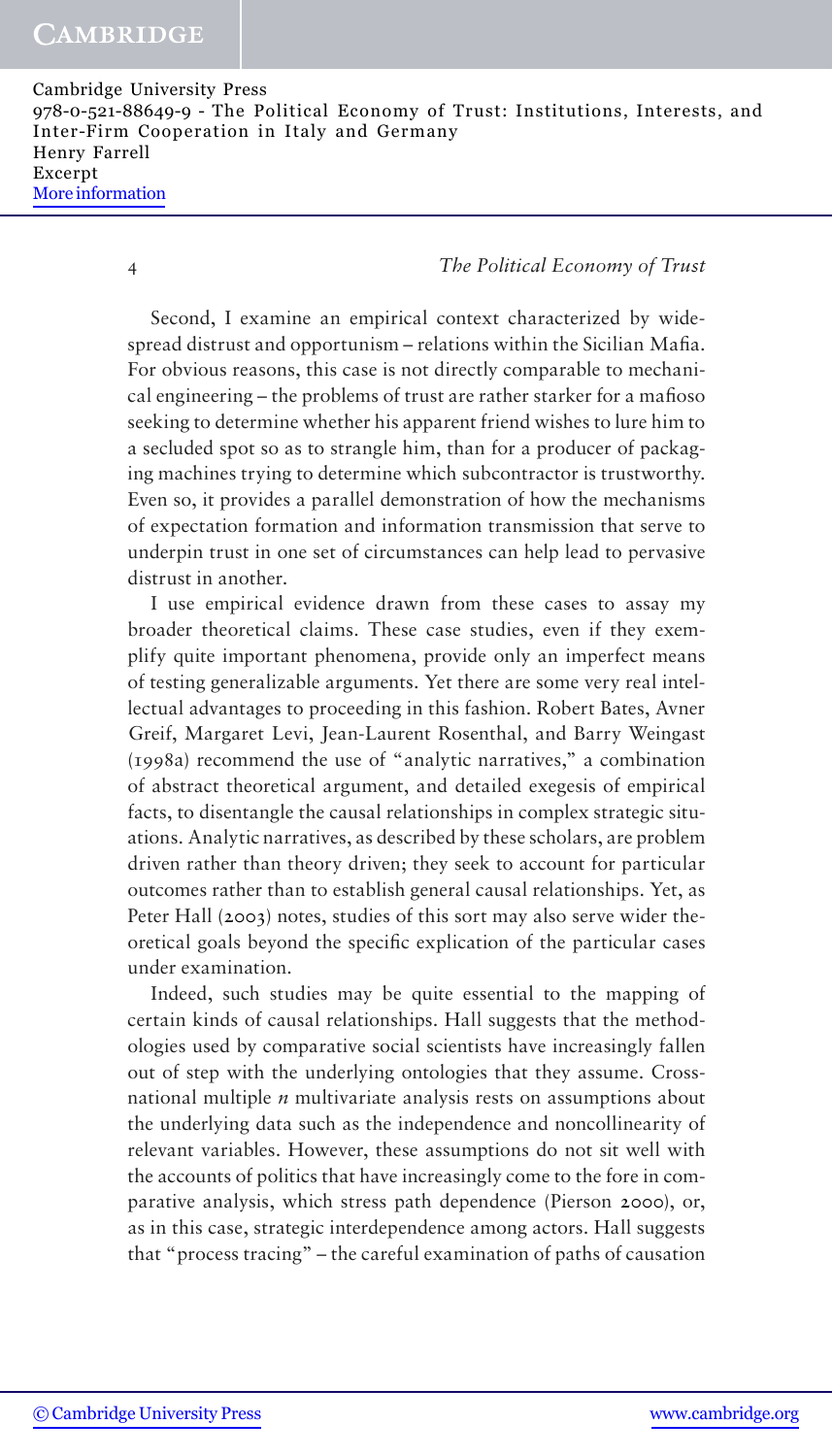## *Introduction* 5

to see if outcomes are congruent with those predicted by theory – is a more appropriate way to test the validity of complex causal models.

I seek to build on insights from both the analytic narratives approach of Bates and his co-authors, and the historical institutionalist approach to process tracing advocated by Hall. On the one hand, I draw inspiration from the kinds of formal models emphasized in the analytic narratives approach.3 On the other, I seek to use theory and evidence not only to provide an account of the relationships in a specific setting but also to draw conclusions that may potentially have wider applicability.4

Before so doing, however, it is appropriate to situate this book more precisely within existing debates in the field. In the remainder of this introductory chapter, I will set out in turn the main benefits and shortcomings of the political culture approach and current rational choice approaches to trust and cooperation. I will then go on to examine issues of trust and cooperation in the field of comparative political economy, with particular reference to the literature on industrial districts and other regionally based forms of economic cooperation. I then conclude by stating more precisely how this book contributes both to broader arguments about trust and cooperation and more specific debates about how these concepts explain outcomes in the political economy.

#### 1.2 Approaches to Trust – Political Culture

Trust has been a central concept in comparative politics at least since the first wave of the behavioral revolution. This may in large part be traced back to the research agenda set out in Gabriel Almond and Sidney Verba's *The Civic Culture* (1963). Almond and Verba sought to

<sup>3</sup> As Bates et al. (1998a) note, the analytic narratives approach can be used together with non-rational-choice approaches; however, to date it has usually been identified with the rational choice paradigm.

<sup>4</sup> As Bates et al. (1998a) suggest, there are serious theoretical problems involved in reaching generalizations on the basis of game theoretic models that have been constructed to capture the specificities of a particular case. However, although the approach in this book borrows heavily from results in the game theoretic literature, its main argument is driven by mechanisms of equilibrium selection that are external to game theory, and that are thus less vulnerable to the problems that Bates et al. identify.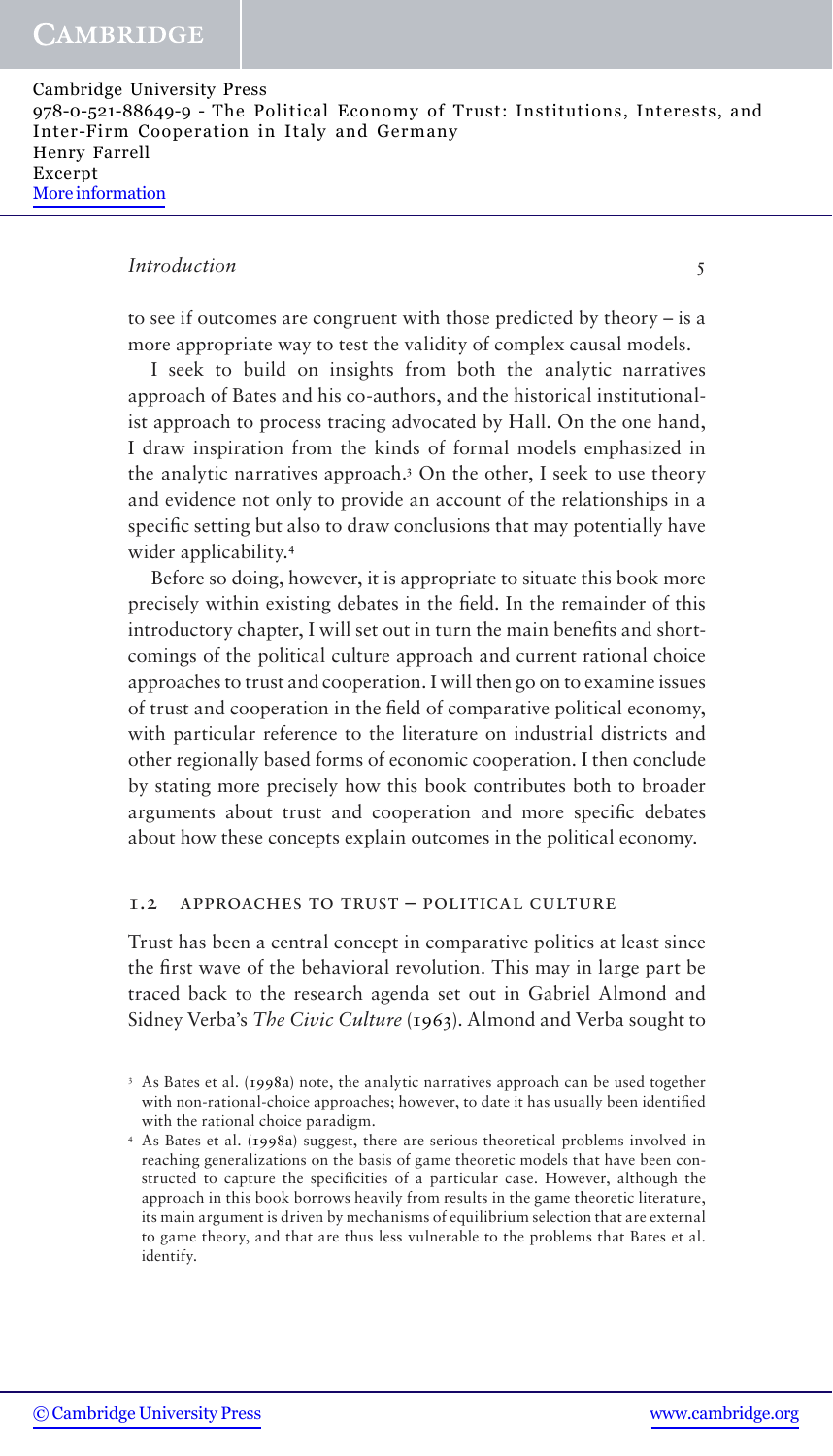locate the sources of political success in the political culture of a country: those beliefs, norms, and values held by the country's citizens. Specifically, they argued that countries with "parochial" cultures, in which individuals failed to identify properly with their fellow citizens, instead relying on local or familial ties (Banfield 1958), were likely to do less well than countries with "subject" cultures, or (the ideal) "participant" cultures. In Almond and Verba's (1963, 284) view, this could in large part be traced back to social values stressing cooperation: "The degree to which cooperative interpersonal behavior is valued is directly related to the propensity to create political structures."

Trust rapidly became a key explanatory variable, if not *the* key variable for scholars of political culture. They argued that it explained the relative levels of development of different countries. Countries with a high level of diffuse interpersonal trust were likely to be politically and economically successful; those that did not were likely to do poorly. As described by Lucian Pye (1965, 22), "political cultures are built either upon the fundamental faith that it is possible to trust and work with fellowmen or upon the expectation that most people are to be distrusted and that strangers in particular are likely to be dangerous." This emphasis on trust as "one of the most basic ... attitudes" supporting mass democracy persists in contemporary work on political culture (Inglehart 1988, 1204). Ronald Inglehart, in a series of articles and monographs (1988; 1990; 1997; 1999), has sought to show that diffuse interpersonal trust remains a key explanatory variable for political science, and Robert Putnam 's work, which is deeply influenced by the political culture tradition, also stresses trust as a vital explanatory factor.

Even if scholars of political culture see trust as a core concept, their account of its origins and effects has problematic microfoundations. Three problems stand out. First, the political culture account of diffuse interpersonal trust (and other cultural factors) rests on an insufficiently specified causal model. This has been a criticism of political culture accounts since Almond and Verba's original research. The concept of political culture had its beginnings in Parsonian sociology (Almond 1956), which notoriously employed a conceptually muddy and functionalist approach to the explanation of social institutions and practices.<sup>5</sup>

<sup>&</sup>lt;sup>5</sup> For an intellectual genealogy that situates political culture firmly in the Parsonian tradition, while arguing that Almond and Verba got their concept of culture "exactly right," see Eckstein 1996.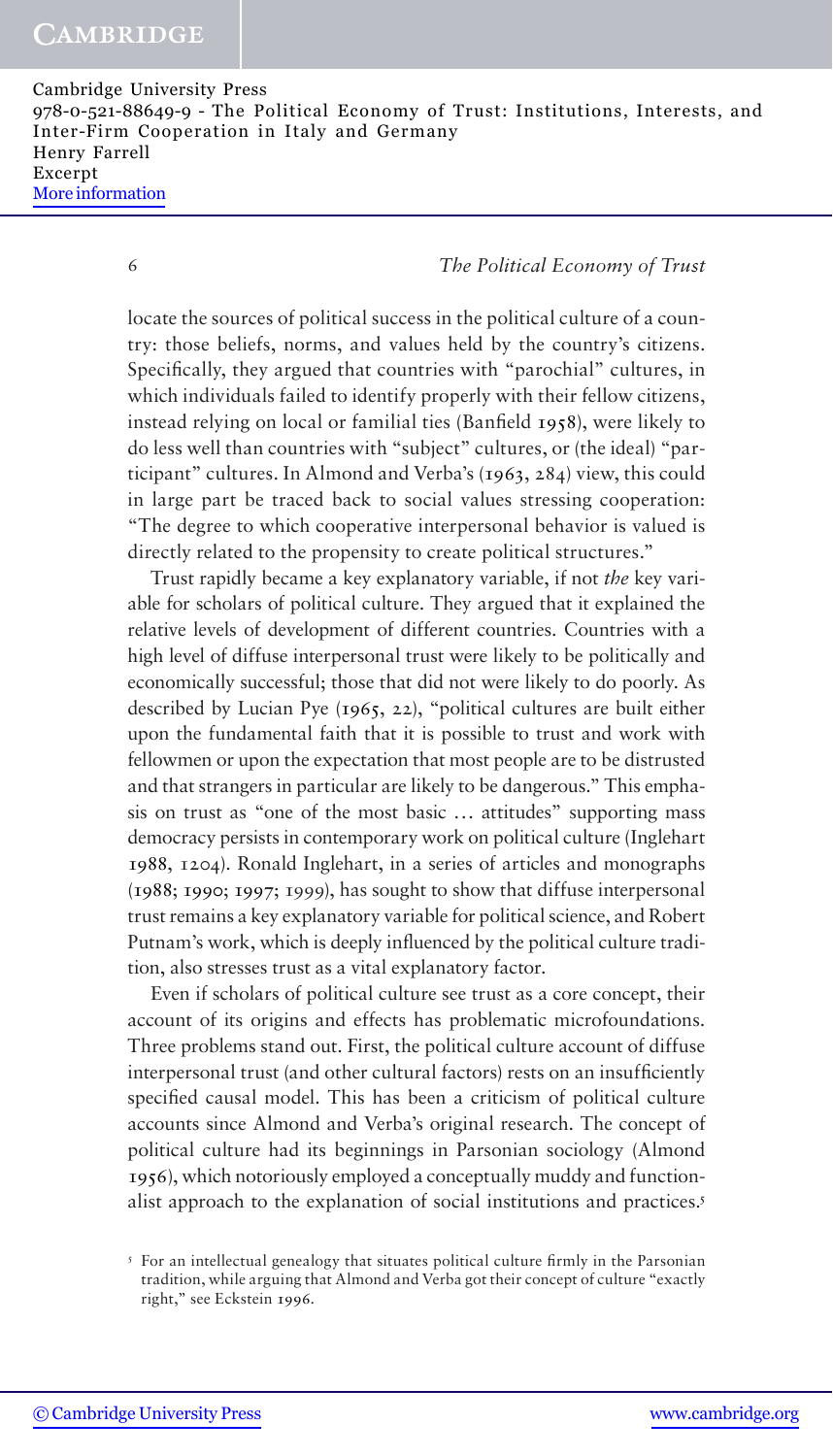Cambridge University Press 978-0-521-88649-9 - The Political Economy of Trust: Institutions, Interests, and Inter-Firm Cooperation in Italy and Germany Henry Farrell Excerpt [More information](http://www.cambridge.org/9780521886499)

## *Introduction* 7

Almond and Verba were robustly criticized for assuming that culture caused structure, rather than vice versa (Pateman 1980; see also Barry 1978). More recent versions of political culture theory have argued that the causal arrows run both ways, so that culture may affect structure/ and or politics, and vice versa (Inglehart 1990). In broad terms, this claim is inarguable, but without more specific – and testable – arguments as to how each relates to each, it is also rather unhelpful (Johnson 2003). Further, generalistic arguments of this sort may in practice shade into functionalist accounts of the origins of trust, as in Robert Putnam 's *Making Democracy Work* (1993). For Putnam, civic values, networks, and norms (informal institutions) go together to make up social capital. He states that the norms of diffuse reciprocity that underpin cooperation and trust in society evolve "*because* they lower transaction costs and facilitate cooperation."6 Arguments that seek to explain a social practice in terms of its broad social benefits, without providing clear causal mechanisms connecting the two, have little intellectual merit (Farrell and Knight 2003). In short, even while scholars of political culture have provided intriguing – and important – empirical evidence on topics such as the relationship between certain sets of values and material well-being in a society (Inglehart 1990), they have failed to provide a satisfactory account of where culture comes from and how it is related to other important factors, which in turn leads to implausibilities in their account of trust.

Second, the notion that trust is an "attitude" (Inglehart 1988), or that certain cultures have "dominant values [that] stress cooperative behavior" (Almond and Verba 1963, 284) rests on a deterministic, and conceptually flawed, account of what attitudes and values are (Johnson 2003). It is important to note that there are controversies among scholars of political culture about how best to conceptualize cultural variables. Scholars such as the late Harry Eckstein follow Parsons in suggesting that culture largely consists of learned patterns of orientation (Eckstein 1996; 1997). Under this account, culture is the product of socialization, and it plays a strong role in determining individuals' behavior. The general problems with accounts of this sort are well known (Granovetter 1985; Johnson 2003). However, they also have specific consequences for the understanding of trust.

<sup>6</sup> Putnam 1993, 172, emphasis added.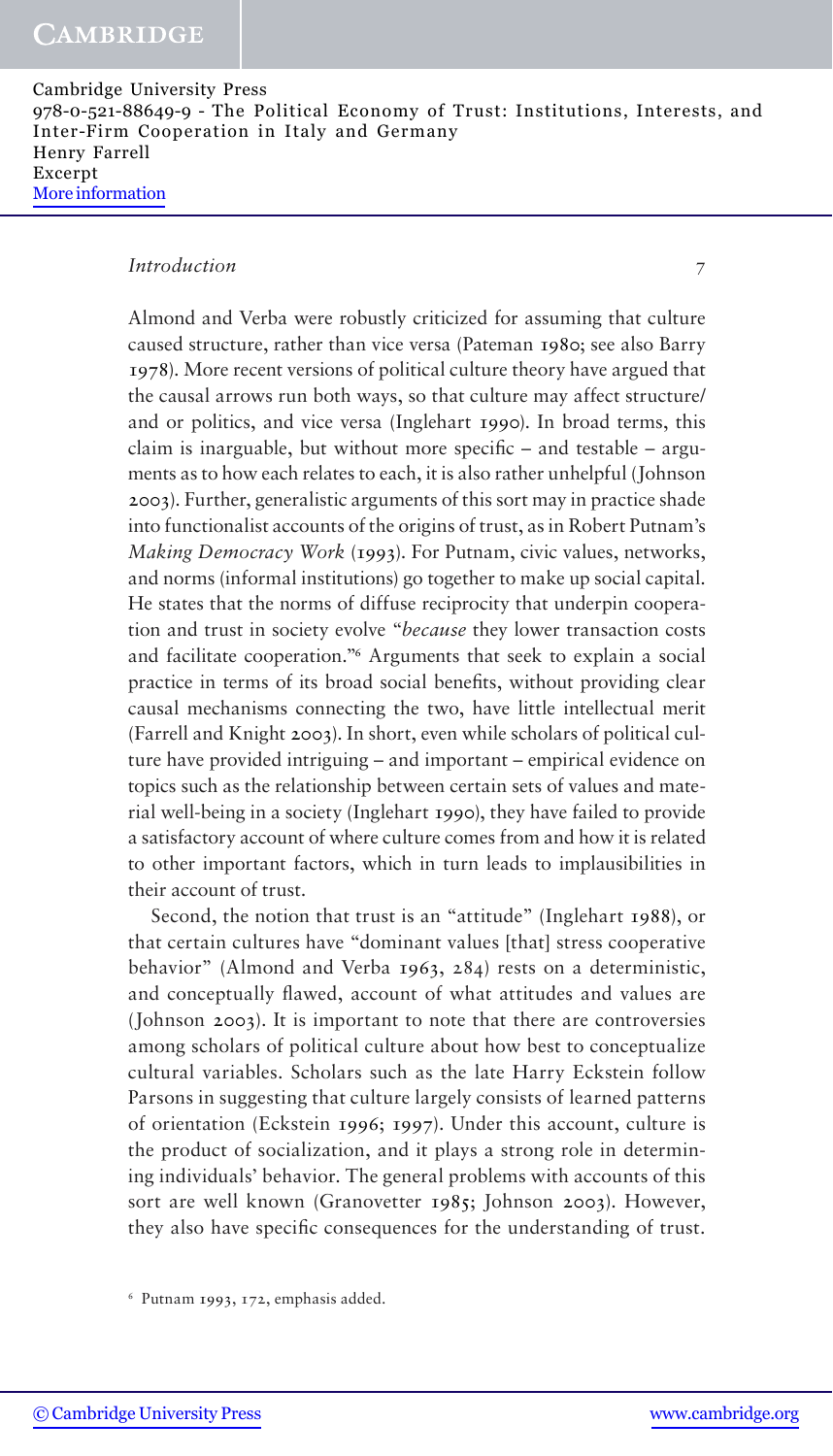They suggest that diffuse interpersonal trust is something that is learned rather than considered, so that there is limited (if any) scope for individual agency or decision making in explaining it.

But there are scholars who view political culture as playing a less overwhelmingly determinative role. Both Elkins and Simeon (1979) and Barnes (1988) argue that culture does not define the individual so much as it provides her with an understanding of the assumptions that are shared in her society; she need not agree with a belief or orientation in order to recognize it as an important facet of her culture.7 This second account of culture provides much greater scope for human agency and is at least partly compatible with a broadly rational choice perspective on cultural factors.8 Unfortunately, however, it is Eckstein's rather less supple account of political culture that has predominated in empirical work. Ronald Inglehart, for example, applies Eckstein's concepts in his cross-national work on culture (Inglehart 1990), with direct consequences for his understanding of interpersonal trust, which he sees as resulting from very broad social forces (such as national history) rather than from the interplay between individual actors.

Finally, most work in the political culture tradition applies a particular set of tools to the understanding of culture: the statistical analysis of survey data. Even if one is not so profound a skeptic of the ability of survey methods to uncover cultural patterns as James Johnson (2003), one may still note that broadly framed questions, such as those in the World Values Survey, provide a doubtful proxy for how trust and cooperation actually work in a society (Hardin 2002). Surveys typically ask respondents whether or not they believe that others in their society can or cannot be trusted as a general rule. When patterns of trust or distrust involve specific individuals and specific matters (as they usually do), questions that seek to ascertain levels of generalized, impersonal trust are unlikely to provide helpful insights into actual motivations or behavior. Thus, it is at best unclear whether the survey data used to study trust is a good proxy for how individuals trust (or do not trust) each other.

<sup>7</sup> Johnson (2003), argues that this analytic "distance" between culture and individual personality traits is necessary if culture is properly to be understood.

<sup>9</sup> See Johnson 2002; for an empirical application, see Farrell 2003.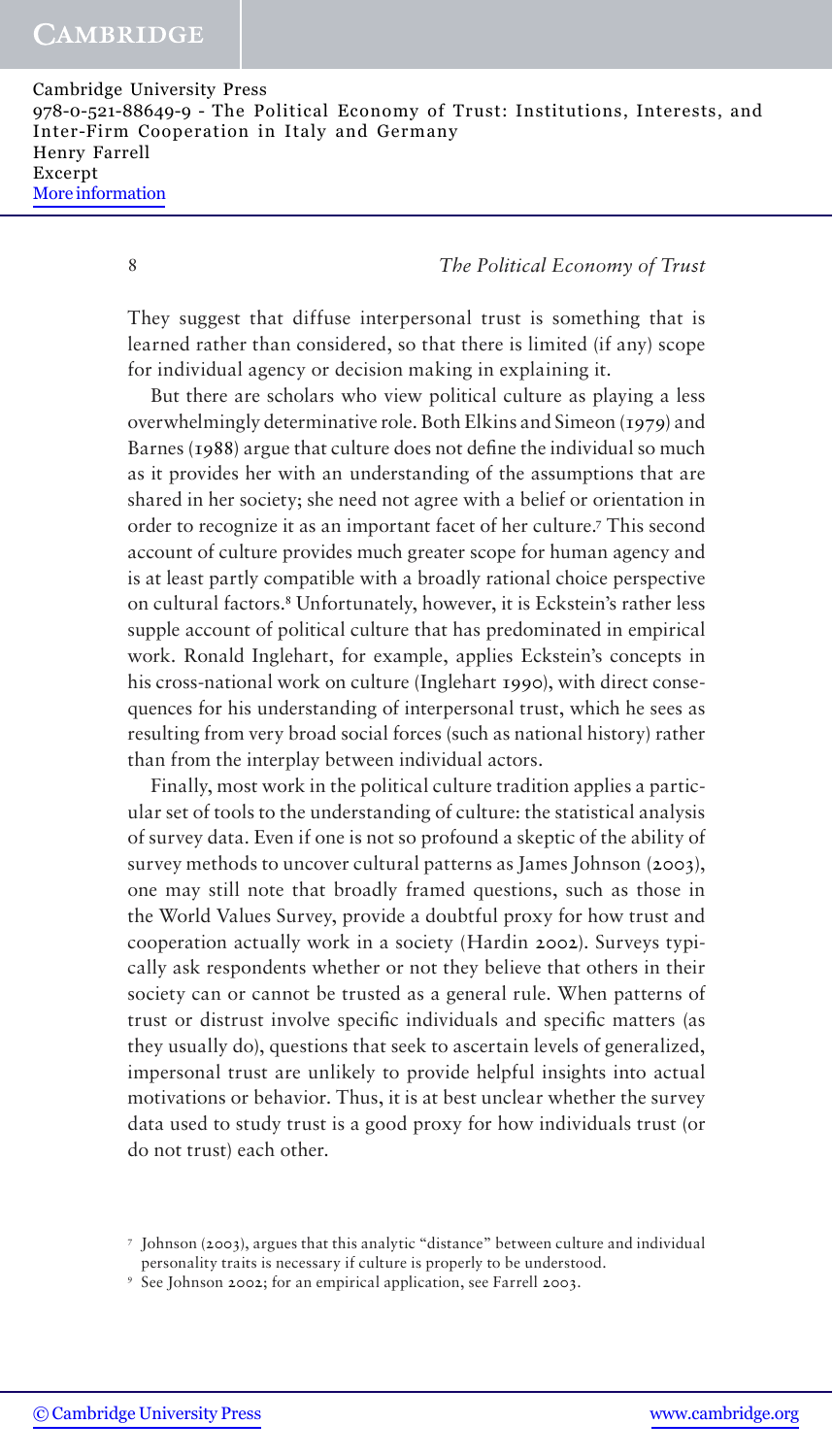### *Introduction* 9

All of these problems suggest that political culture approaches to trust, at least as they are commonly construed, have problematic microfoundations. They rest on imprecise or functionalist causal models, apply a Parsonian theory of culture that provides little scope for individual agency, and use survey data that provides a poor proxy for actual trust and cooperation. A more successful account of trust and cooperation should rest on secure microfoundations, such as those provided by rational choice theory.9 However, as discussed in the following section, rational choice theory faces its own theoretical problems in describing trust.

## 1.3 Trust and Rational Choice Theory

Rational choice approaches to politics, like political culture, take the problem of cooperation as a central concern. Noncooperative game theory, despite its name, provides a powerful set of tools for understanding the circumstances under which individuals will or will not cooperate with each other. What is less clear, though, is how well rational choice approaches can explain trust, which typically involves complex and personal relationships that are difficult to model using a game-tree or similar methodology.

Three approaches to the understanding of cooperation predominate in rational choice theory. First, scholars such as Oliver Williamson treat the decision of whether to cooperate or not with others as being for the most part an exercise in parametric decision making (Williamson 1975; 1985). Williamson suggests that the decision of a firm to produce internally or to outsource (cooperate with another firm) in a given instance, depends on the cost of the transaction at hand, which in large part is a function of the potential for opportunism. The risks of opportunism, however, primarily adhere to the type of transaction,

<sup>9</sup> I note that rational choice is not the only theory with strong microfoundations. There is an increasingly important literature in actor-centered sociology, not all of which, by any means, adopts a rational choice perspective. See, for example, Fligstein 1996. While some of this literature is less sensitive to considerations of power and interest than the perspective set out in this book, it in turn may capture aspects of cooperation that are difficult to encompass in a broad rational choice framework.